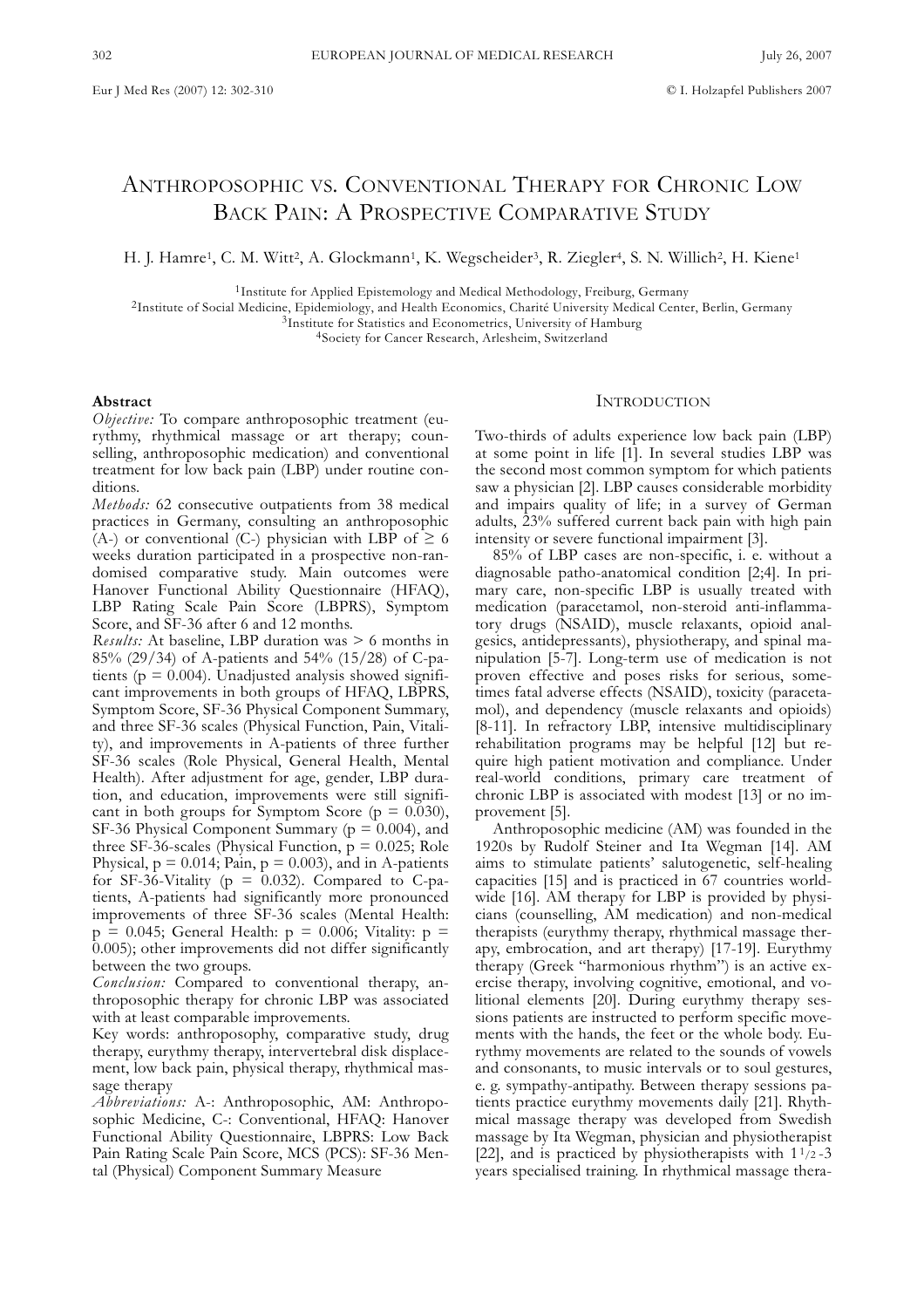py, traditional massage techniques (effleurage, petrissage, friction, tapotement, vibration) are supplemented by gentle lifting and rhythmically undulating, stroking movements, where the quality of grip and emphasis of movement are altered to promote specific effects [15].

To date AM therapy for LBP has been evaluated in three observational studies, conducted in specialised settings [23-25]. Here we present a study conducted in primary care.

# MATERIAL, METHODS AND STATISTICS

## DESIGN AND OBJECTIVE

This is a prospective one-year, non-randomised comparative study. The study was initiated by a health insurance company as part of a research program on the effectiveness and costs of complementary therapies in chronic disease (Modellvorhaben Naturheilverfahren [26-28]).

The objective was to compare clinical outcomes, therapies provided, health service use, adverse reactions, and satisfaction in outpatients seeing either AM or conventional physicians for subacute or chronic LBP and treated under routine clinical conditions.

#### SETTING, PARTICIPANTS, AND THERAPY

Anthroposophic (A-) physicians certified by the Physicians' Association for Anthroposophical Medicine in Germany and conventional  $(C)$  physicians not using AM or other complementary therapies were invited to participate. A-physicians were recruited from all parts of Germany, C-physicians from Berlin only. The participating physicians enrolled consecutive outpatients fulfilling eligibility criteria:

*Inclusion criteria:* (1) Age 17-75 years, (2) LBP at least six weeks duration, (3) starting LBP therapy for the first time with the study physician:

- A-group: AM therapy provided by A-physician or referral to AM therapist (art, eurythmy or rhythmical massage);
- C-group: any non-AM therapy provided by C-physician or referral to any non-AM therapy for LBP.

*Exclusion criteria:* Previous back surgery, congenital spinal malformation, spinal infectious or malignant disease, ankylosing spondylitis, Behcet's Syndrome, Reiter's Syndrome, osteoporosis with vertebral fracture, spinal stenosis, spondylolysis, spondylolisthesis, fibromyalgia.

*Therapy:* Treatments in A- and C-groups were tailored to individual needs and did not follow a standardised protocol. In both groups, treatments were evaluated as therapy packages, including physician-patient interactions.

# CLINICAL OUTCOMES

• *Hanover Functional Ability Questionnaire (HFAQ):* The HFAQ [29] is a self-rating questionnaire of back-specific functional disability. It consists of 12

activity-related questions (e. g. "Can you bend down to pick up a paper from the floor?") which are answered on three-point Likert scales ("Can do without difficulty" / "Can do, but with some difficulty" / "Either unable to do, or only with help") [30]. The HFAQ score ranges from 0 (minimal function) to 100 (optimal function, no limitation). A score of  $\leq$  70 points indicates a clinically significant functional limitation; a difference of  $\geq 12$  points between or within groups is considered clinically relevant. The WHO lists the HFAQ among the three most relevant disease-specific instruments for spinal disorders [4].

- *Low Back Pain Rating Scale Pain Score (LBPRS):* The LBPRS [31] consists of three back pain and three leg pain items: current pain, worst pain and average pain during the last seven days (0 "no pain" to 10 "unbearable pain"). The LBPRS ranges from 0 (6 x "no pain") to 100 (6 x "unbearable pain").
- *Symptom Score:* numerical rating scale [32] from 0 ("not present") to 10 ("worst possible"), patients' assessment of one to six most relevant symptoms present at baseline.
- *Quality of life:* SF-36 Physical (PCS) and Mental (MCS) Component Summary Measures, eight scales [33].

Primary outcomes were HFAQ and LBPRS. Clinical outcomes were documented after 0, 6, and 12 months. LBPRS and Symptom Score were not documented in A-patients enrolled before 1 Jan 1999.

# OTHER OUTCOMES

- Therapy and health service use in the pre-study year (documented at study enrolment) and follow-up year (documented after six and 12 months): inpatient hospital and rehabilitation treatment, back-related physician visits (visits to general practitioners, internists, orthopaedic surgeons, neurologists or psychiatrists), paraclinical investigations, use of back-related drugs (Anatomical Therapeutic Chemical Classification Index M01 Anti-inflammatory and antirheumatic products, M02 Topical products for joint and muscular pain, M03 Muscle relaxants, N01 Analgesics, N06A Antidepressants; additional documentation after three months), back surgery, physiotherapy, Heilpraktiker (non-medical practitioner) visits, sick leave.
- Patient rating of therapy outcome, patient satisfaction with therapy after six and 12 months.
- Adverse drug or therapy reactions reported during the 12-month follow-up: cause, intensity (mild / moderate / severe  $=$  no / some / complete impairment of normal daily activities); Serious Adverse Events.

# DATA COLLECTION

All data were documented with questionnaires sent in sealed envelopes to the study office. Physicians documented eligibility criteria; all other items were documented by patients. Patient responses were not made available to physicians. Physicians were compensated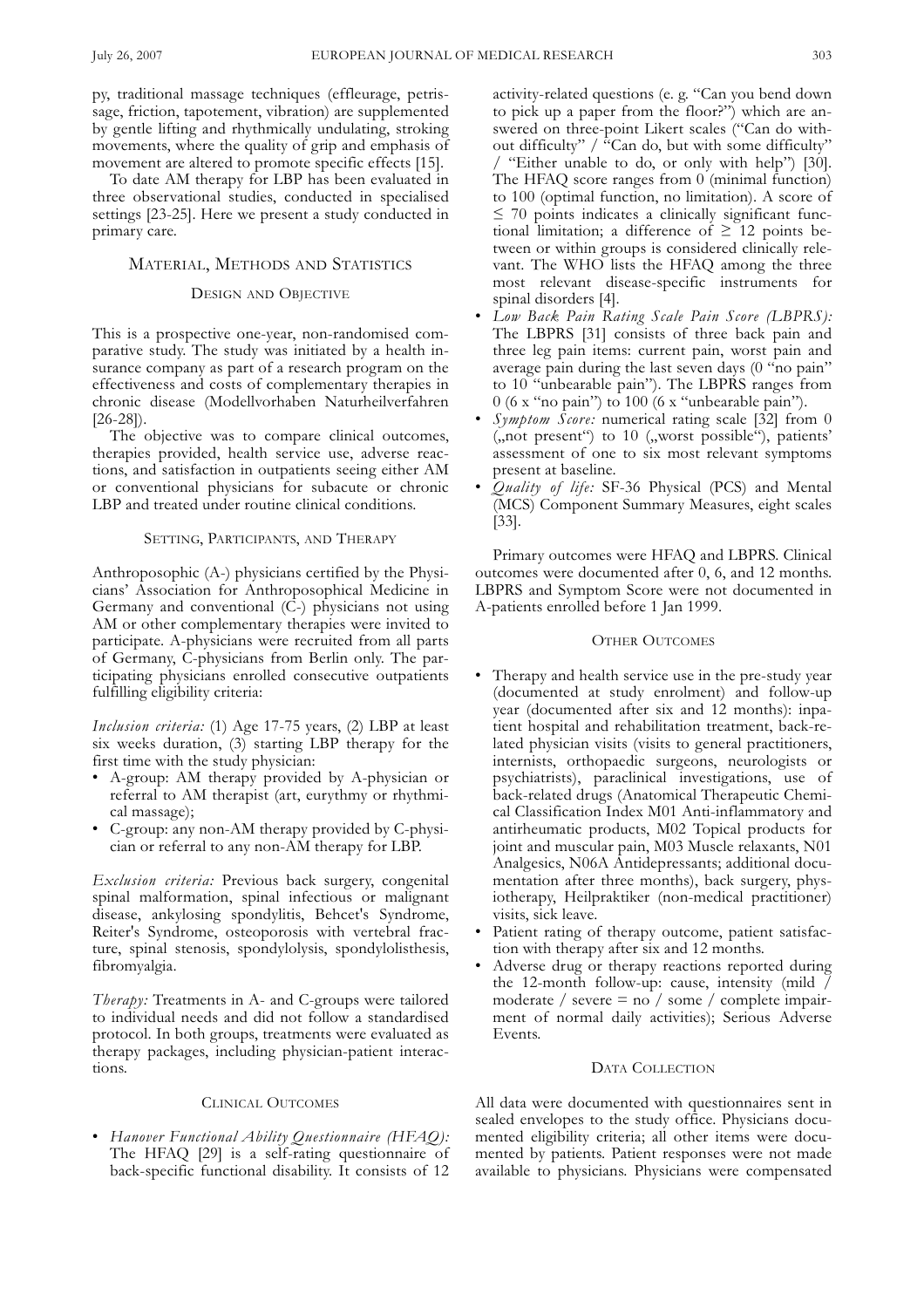$\epsilon$  40 per included and fully documented patient, while patients received no compensation.

Data were entered twice by two different persons into Microsoft® Access 97. The two datasets were compared and discrepancies resolved by checking with the original data.

# QUALITY ASSURANCE, ADHERENCE TO REGULATIONS

The study was approved by the Ethics Committee of the Faculty of Medicine Charité, Humboldt University Berlin, conducted according to the Helsinki Declaration and ICH-GCP guidelines, and reported according to guidelines for reporting non-randomised studies [34;35]. Written informed consent was obtained from all patients before enrolment.

#### DATA ANALYSIS

The study was designed to compare pre-post changes between the A- and C-groups. Previous data did not permit sample size calculation. No interim analyses were planned or performed, no specific stopping rules formulated.

Data analysis was performed on patients enrolled until 30 Sep 2000 with complete follow-up-data after six and 12 months. Clinical outcomes were compared using repeated-measures analysis of variance (ANO-VA), unadjusted and after adjustment for baseline score of the outcome, for gender, age, LBP duration, and educational level (university entrance qualification).

Other outcomes were subject to bivariate analysis: For continuous data the Wilcoxon Signed-Rank test was used for paired samples and the Mann-Whitney Utest for independent samples, median group differences with 95% confidence interval (95%-CI) were estimated with the method of Hodges and Lehmann [36]. For binominal data McNemar test and Fisher's exact test were used. All tests were two-tailed. Significance criteria were  $p < 0.05$  and 95%-CI not including 0.

#### **RESULTS**

## PARTICIPATING PHYSICIANS AND THERAPISTS

25 A-physicians (17 male + 8 female) and 13 C-physicians (6+7) participated. Physicians' qualifications were: general practitioner (22 A-physicians + 2 Cphysicians), internist (2+2), orthopaedic surgeon  $(0+9)$ , and anaesthesiologist  $(1+0)$ . Participating Aphysicians did not differ significantly from all AM-certified physicians in Germany ( $n = 362$ ) regarding gender (68.0 % vs. 62.2% males), age (mean  $47.4 \pm 7.3$  vs. 47.5  $\pm$  7.9 years), number of years in practice (20.7  $\pm$ 6.8 vs. 19.5  $\pm$  8.7 years), or the proportion of primary care physicians (96.0% vs. 85.0%). A-Patients were treated by 28 A-therapists. Comparing these A-therapists to certified A-therapists without study patients (n = 730), no significant differences were found regarding gender (92.9% vs. 79.2% females) or age (mean  $50.5 \pm 7.1$  vs.  $51.2 \pm 9.5$  years). Median number of years since A-therapist qualification was 8.0 years (interquartile range IQR 5.0-14.0) in A-therapists with

patients and 13.0 (IQR 8.0-18.0) years in A-therapists without patients (median difference 4.0 years; 95%-CI 1.0-7.0 years;  $p = 0.012$ ).

# PATIENT RECRUITMENT AND FOLLOW-UP

From 1 July 1998 to 30 Sep 2000 a total of 86 patients (38 A-patients and 48 C-patients) were enrolled. 89%  $(34/38)$  of A-patients and 58% (28/48) of C-patients had follow-up data after six and 12 months and were included in the analysis ( $p = 0.002$ ). C-patients with (n  $= 28$ ) and without (n  $= 20$ ) complete 0-6-12 month follow-up data did not differ significantly regarding age, gender, LBP duration, or baseline scores of clinical outcomes (HFAQ, LBPRS, Symptom Score). No corresponding dropout analysis was performed in the A-group, because only four A-patients were without complete 0-6-12 month follow-up data. Three-month follow-up data (used for medication analysis only) was available for 100% (34/34) of included A-patients and 68% (19/28) of C-patients.

Patients were enrolled by general practitioners (31 A-patients  $+ 3$  C-patients), internists (2+2), orthopaedic surgeons  $(0+23)$ , and anaesthesiologists  $(1+0)$ . Physicians' setting was office-based non-referral practice (33+28 patients) and outpatient clinic  $(1+0)$ .

Screening data were available for the A-group only. 13 patients starting AM therapies for LBP with Aphysicians were screened but not included. Reasons for non-inclusion: LBP duration  $\lt$  6 weeks (n = 5), other exclusion criteria fulfilled ( $n = 4$ ), other reason  $(n = 4)$ . Included and not included A-patients did not differ significantly regarding age, gender, or baseline scores of clinical outcomes (HFAQ, LBPRS, Symptom Score). LBP duration was median 4.0 years longer (95%-CI 0.1-9.5;  $p = 0.022$ ) in included than in not included A-patients.

# BASELINE CHARACTERISTICS

*Baseline socio-demographics and health status (Table 1):* A- and C-groups did not differ significantly regarding gender, age, primary education, occupational status, living alone, income, smoking, alcohol use, sport, overweight, work disability pension, severe disability status, lumbar disc disease, health-care use in previous year (hospitalisation, back-related physician visits, physiotherapy, back-related drugs, sick leave), or depressive symptoms (Center for Epidemiological Studies Depression Scale [37]). A-patients were recruited from 10 out of 16 German federal states, C-patients from one state (Berlin). A-patients had higher occupational qualification than C-patients. LBP duration was median 4.5 years  $(95\% - CI \n0.5 - 8.3 \nyears; p = 0.004)$ longer in A-patients than in C-patients.

*Baseline scores of clinical outcomes:* In the unadjusted analysis A- and C-groups did not differ significantly regarding HFAQ, SF-36-MCS, or five SF-36 scales. Apatients had lower (worse) scores for one SF-36 scale (Mental Health). C-patients had lower (worse) scores for SF-36-PCS and two SF-36 scales (Physical Function, Bodily Pain), and higher (worse) LBPRS and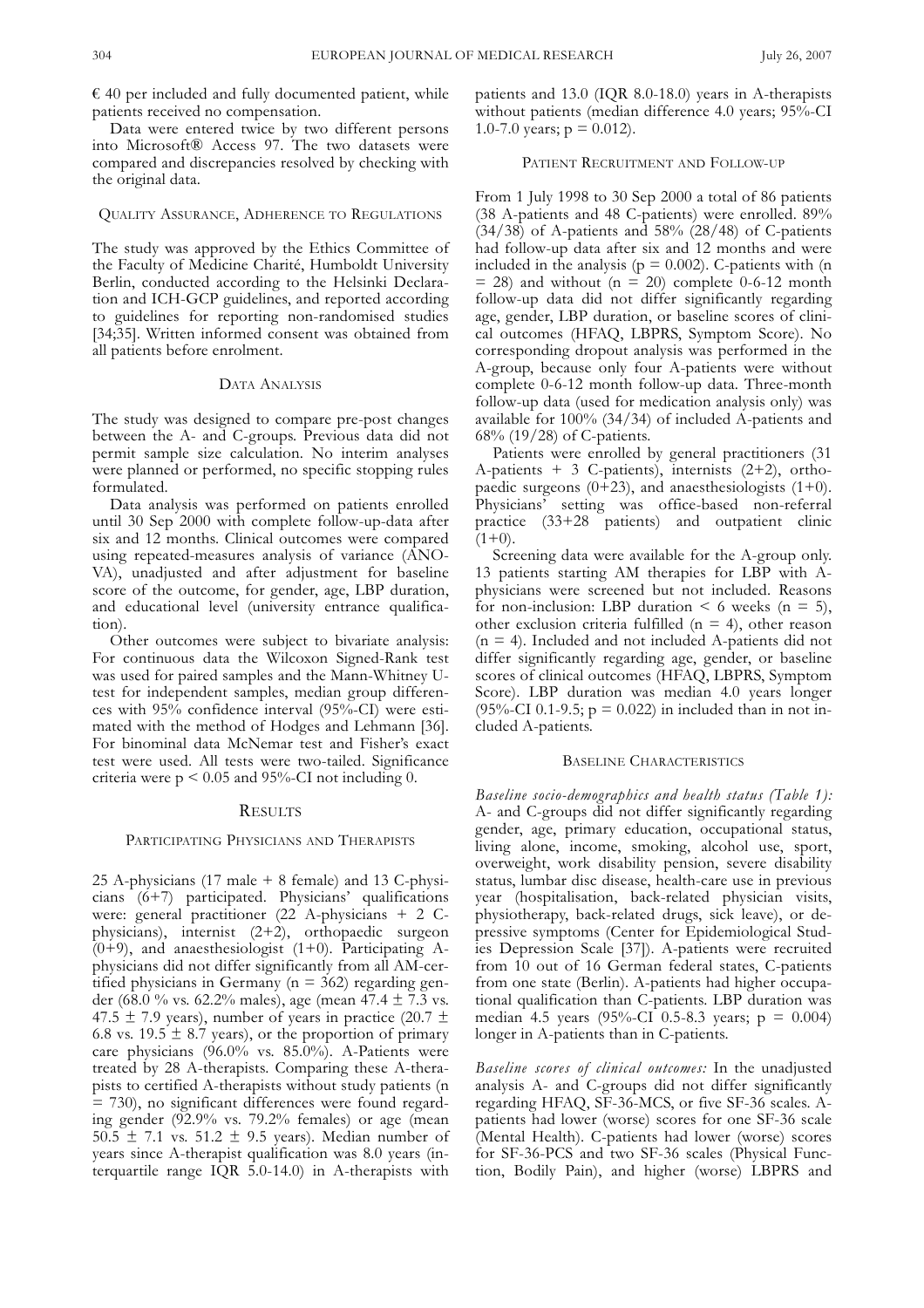## *Table 1.* Baseline characteristics.

| Item                                                                                                       |                                                                        | Anthroposophy<br>group |               |       | Conventional<br>group | Difference    |
|------------------------------------------------------------------------------------------------------------|------------------------------------------------------------------------|------------------------|---------------|-------|-----------------------|---------------|
|                                                                                                            |                                                                        | N                      | $\frac{0}{0}$ | N     | $\frac{0}{0}$         |               |
| Female gender                                                                                              |                                                                        | 27/34                  | 79%           | 18/28 | 64%                   | $p = 0.254$   |
| Age (years, mean ±SD)                                                                                      |                                                                        | 50.1                   | $\pm 12.8$    | 53.4  | 土15.4                 | $p = 0.229$   |
| Age groups<br>$20-39$ years                                                                                |                                                                        | 9/34                   | 26%           | 7/28  | 25%                   |               |
| 40-59 years                                                                                                |                                                                        | 14/34                  | 41%           | 8/28  | 29%                   |               |
| $60-75$ years                                                                                              |                                                                        | 10/34                  | $29\%$        | 13/28 | 46%                   |               |
| School-leaving certificate                                                                                 |                                                                        | 33/34                  | $97\%$        | 27/28 | $96\%$                | $p = 1.000$   |
| "Fachhochschulreife" or university entrance qualification                                                  |                                                                        | 17/34                  | 50%           | 1/28  | $4\%$                 | p < 0.001     |
| Formal vocational qualification                                                                            |                                                                        | $27/29*$               | 93%           | 15/28 | 54%                   | p < 0.001     |
| University degree                                                                                          |                                                                        | $6/29*$                | 21%           | 0/28  | $0\%$                 | $p = 0.024$   |
| Occupational status                                                                                        |                                                                        |                        |               |       |                       | $p = 0.192**$ |
| -Self-employed + salaried employee                                                                         |                                                                        | $13/29*$               | 45%           | 6/28  | $21\%$                |               |
| -Wage earner                                                                                               |                                                                        | $2/29*$                | $7\%$         | 6/28  | 21%                   |               |
| -Pensioner                                                                                                 |                                                                        | $9/29*$                | $31\%$        | 9/28  | 32%                   |               |
| -Unpaid family worker + unemployed + student                                                               |                                                                        | $5/29*$                | $17\%$        | 7/28  | $25\%$                |               |
| Living alone                                                                                               |                                                                        | 11/34                  | 32%           | 14/28 | $50\%$                | $p = 0.198$   |
| Net monthly household income < 900 $\epsilon$                                                              |                                                                        | $4/24*$                | $17\%$        | 10/22 | 45%                   | $p = 0.054$   |
| Daily smoker                                                                                               |                                                                        | 4/34                   | $12\%$        | 8/28  | 29%                   | $p = 0.117$   |
| Alcohol use daily                                                                                          |                                                                        | $1/29*$                | $3\%$         | 0/27  | $0\%$                 | $p = 1.000$   |
| Sports activity $\geq 1$ hour weekly                                                                       |                                                                        | $13/29*$               | 45%           | 8/28  | 29%                   | $p = 0.274$   |
| Permanent work disability pension                                                                          |                                                                        | $1/29*$                | $3\%$         | 2/28  | $7\%$                 | $p = 0.612$   |
| Severe disability status                                                                                   |                                                                        | $5/29*$                | 17%           | 4/28  | 14%                   | $p = 1.000$   |
| Overweight = Body Mass Index $\geq 25$                                                                     |                                                                        | $12/29*$               | 41%           | 19/28 | $68\%$                | $p = 0.064$   |
| Previously treated by study physician                                                                      |                                                                        | $23/29*$               | 79%           | 11/28 | 39%                   | $p = 0.003$   |
| Low back pain duration in years                                                                            | $(\text{mean} \pm S\text{D})$                                          | 11.02                  | ±11.36        | 7.21  | ±14.94                |               |
|                                                                                                            | (median + interquartile range)                                         | 8.2                    | $1.0 - 20.0$  | 1.0   | $0.1 - 4.0$           | $p = 0.004$   |
|                                                                                                            | 6 weeks - $\leq$ 3 months                                              | 3/34                   | $9\%$         | 10/28 | 36%                   |               |
|                                                                                                            | 3 months $\leq$ 6 months                                               | 2/34                   | $6\%$         | 3/28  | $11\%$                |               |
|                                                                                                            | 6 months $ \leq$ 12 months                                             | 4/34                   | $12\%$        | 2/28  | $7\%$                 |               |
|                                                                                                            | $\geq$ 12 months                                                       | 25/34                  | 74%           | 13/28 | 46%                   |               |
| LBPRS back pain $(0-50, \text{mean } \pm S\text{D})$                                                       |                                                                        | 27.36*                 | $\pm 10.70$   | 32.56 | ± 7.82                | $p = 0.068$   |
| LBPRS leg pain $(0-50, \text{mean } \pm S\text{D})$                                                        |                                                                        | $5.86*$                | ±9.40         | 17.68 | ±15.77                | $p = 0.004$   |
|                                                                                                            | Lumbar disc herniation or protrusion with nerve root compression 8/26  |                        | $31\%$        | 3/28  | $11\%$                | $p = 0.095$   |
|                                                                                                            | Hanover Functional Ability Questionnaire $\leq$ 70 points = clinically | 20/33                  | $61\%$        | 18/28 | 64%                   | $p = 0.797$   |
| relevant limitation in back function                                                                       |                                                                        |                        |               |       |                       |               |
| Center for Epidemiological Studies Depression Scale, German<br>version $\geq$ 24 points = depressive range |                                                                        | 8/26                   | 31%           | 7/24  | 29%                   | $p = 1.000$   |

\*Item documented in Anthroposophy patients enrolled after 1 Jan 1999 (n = 29) \*\*Fisher-Freeman-Halton test. LBPRS: Low Back Pain Rating Scale Pain Score

Symptom Score. In the adjusted analysis these differences remained significant, except for the worse SF-36 Mental Health scores in the A-group, which could largely be explained by the longer LBP duration in Apatients.

## THERAPIES AND HEALTH SERVICE USE

*AM therapies (in the A-group):* At study enrolment, A-patients started therapy provided by their A-physician (n = 1) or were referred to AM therapies (n =  $33$ , thereof eurythmy:  $n = 23$ , rhythmical massage:  $n = 8$ , art therapy:  $n = 2$ ). AM therapies were administered to all 33 patients and started median 9 (IQR 0-35) days after enrolment. Median therapy duration was 88 (IQR 59-123) days, median number of therapy sessions was 12 (IQR 10-12). In addition to AM therapies, 79% (27/34) of A-patients used AM medication.

*Back-related drugs* were used in the pre-study year and in the year after study enrolment by  $34\%$  (10/29) and 21% (6/29) of A-patients, respectively (p = 0.219), and by 53% (10/19) and 74% (14/19) of  $\ddot{C}$ -patients, respectively ( $p = 0.219$ ). In the year after enrolment the odds ratio (A- vs. C-group) for use of backrelated drugs was 0.09; 95%-CI 0.02-0.43;  $p < 0.001$ ). Back-related drugs used in the year after enrolment were N02 Analgesics (used by 3/29 A-patients and 8/19 C-patients), M01 Anti-inflammatory and an-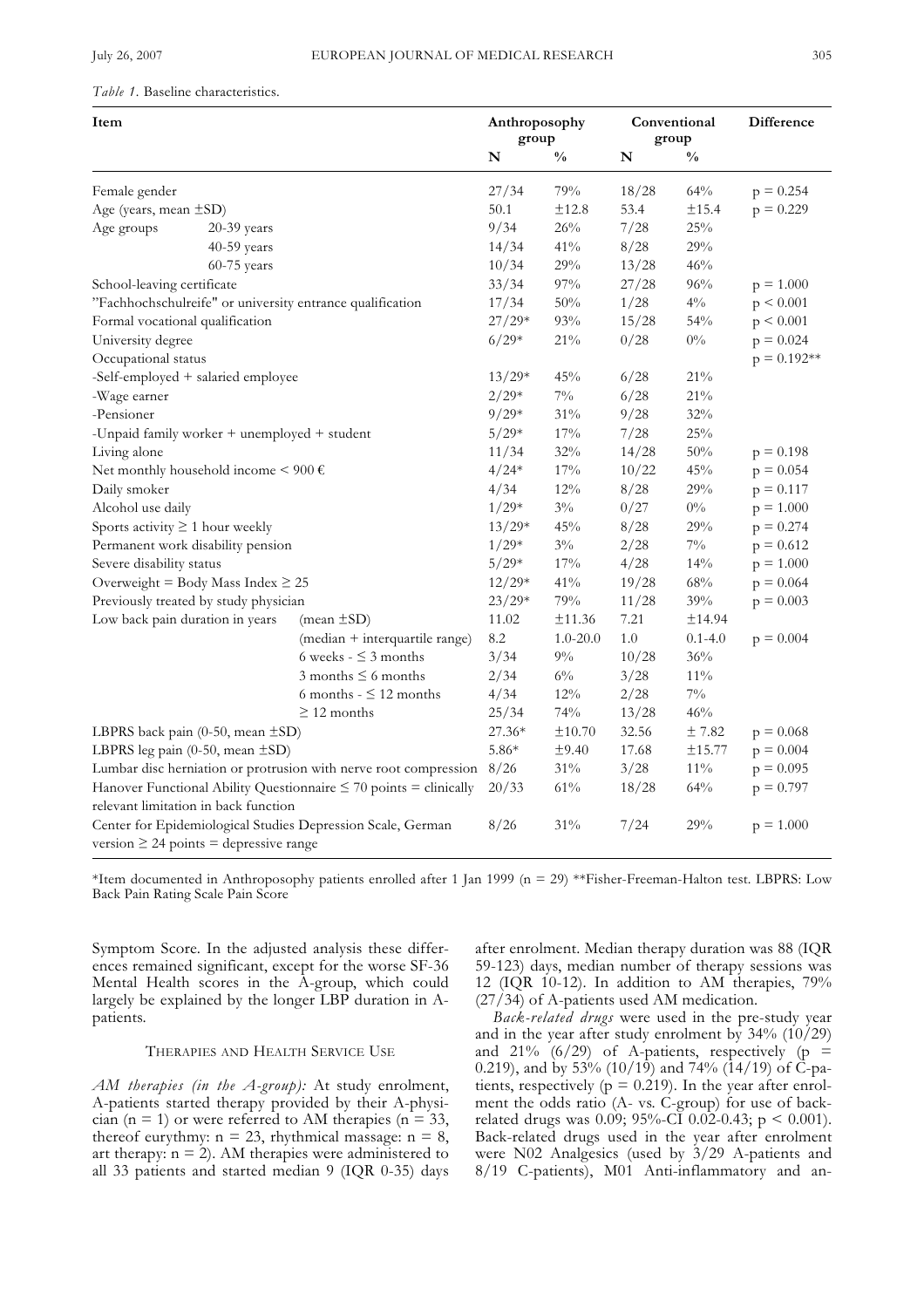| Item                     | (unadjusted)<br>A-Group | <b>Baseline</b> scores | C-Group |                                  | Do A- and C-groups<br>differ at baseline? |                                                     | Do A- and C-groups improve over time<br>$(0 - 6 - 12 \text{ months})$ ?       |                                                                  | differ between A- and<br>Do improvements C-<br>C-groups? |                                      |
|--------------------------|-------------------------|------------------------|---------|----------------------------------|-------------------------------------------|-----------------------------------------------------|-------------------------------------------------------------------------------|------------------------------------------------------------------|----------------------------------------------------------|--------------------------------------|
|                          | Mean                    | $-15D$                 | Mean    | $\overline{a}$<br>$\overline{5}$ | Unadjusted                                | Adjusted*                                           | Unadjusted                                                                    | Adjusted <sup>+</sup>                                            | Unadjusted                                               | Adjusted <sup>+</sup>                |
| HFAQ (0-100)             | 59.0                    | ±22.5                  | 56.2    | ±20.4                            | $= 0.126$<br>$\mathbf{p}$                 | $=0.055$<br>$\mathbf{p}$                            | < 0.001<br>$\Delta$                                                           | 0.151<br>$\vert\vert$<br>$\mathbf{p}$                            | $= 0.055$<br>$\mathbf{a}$                                | $= 0.079$<br>$\mathbf{p}$            |
| LBPRS (0-100)            | 33.2                    | ±15.8                  | 50.2    | ±20.8                            | $= 0.004$<br>$\mathbf{p}$                 | $= 0.001$<br>$\mathbf{a}$                           | $\mathtt{p} \leq 0.001$                                                       | $= 0.751$<br>$\sim$                                              | $= 0.499$<br>$\mathbf{p}$                                | $= 0.080$<br>$\sim$                  |
| Symptom Score (0-10)     | 5.8                     | $+2.2$                 | 6.2     | $\pm1.4$                         | $= 0.024$<br>$\mathbf{p}$                 | $= 0.003$<br>$\Delta$                               | $\mathtt{p}\leq0.001$                                                         | $p = 0.030$                                                      | $p = 0.100$                                              | $p = 0.425$                          |
| SF-36 Physical Component | 35.2                    | ±9.4                   | 32.5    | Ċ,<br>$\frac{8}{1}$              | $= 0.009$<br>$\mathbf{p}$                 | $= 0.001$<br>$\mathbf{a}$                           | $\mathtt{p} \leq 0.001$                                                       | $p = 0.004$                                                      | $p = 0.162$                                              | $p = 0.192$                          |
| SF-36 Mental Component   | 41.9                    | $\pm10.4$              | 50.5    | $\pm11.1$                        | $= 0.084$<br>$\mathbf{p}$                 | $= 0.905$<br>$\mathbf{p}$                           | $= 0.961$<br>$\mathbf{a}$                                                     | $p = 0.729$                                                      | $\mathtt{p}=0.061$                                       | $p = 0.093$                          |
| SF-36 Scales (0-100)     |                         |                        |         |                                  |                                           |                                                     |                                                                               |                                                                  |                                                          |                                      |
| Physical Function        | 59.2                    | ±23.9                  | 52.6    | ±24.1                            | $= 0.039$<br>$\mathbf{p}$                 | $= 0.004$<br>$\Delta$                               | $p = 0.029$                                                                   | $p = 0.025$                                                      | $p = 0.415$                                              | $p = 0.579$                          |
| Role Physical            | 29.7                    | ±37.8                  | 41.1    | ±39.8                            | $= 0.241$<br>$\sim$                       | $p = 0.141$                                         | A-group: $p = 0.003$<br>$C$ -group: $p = 0.912$                               | $p = 0.014$                                                      | $p = 0.036$                                              | $p = 0.068$                          |
| Role-Emotional           | 48.9                    | ±43.5                  | $72.0$  | 8.8<br>$+5$                      | $= 0.356$<br>$\mathbf{p}$                 | $= 0.941$<br>$\overline{a}$                         | $p = 0.670$                                                                   | $p = 0.977$                                                      | $p = 0.056$                                              | $p = 0.076$                          |
| Social Functioning       | 65.2                    | ±25.2                  | 75.9    | 5.0<br>$\frac{1}{2}$             | 0.555<br>$\vert\vert$<br>$\mathbf{p}$     | 0.208<br>$\mathop{\rm II}\nolimits$<br>$\mathbf{a}$ | 0.473<br>$\ensuremath{\mathsf{H}}$<br>$\mathbf{a}$                            | 0.109<br>$\frac{1}{\mathbf{p}}$                                  | 0.185<br>$\ensuremath{\mathsf{H}}$<br>$\mathbf{p}$       | 0.512<br>$\bar{\Pi}$<br>$\mathbf{a}$ |
| Mental Health            | 55.9                    | $\pm 19.0$             | 66.6    | ±20.8                            | $= 0.036$<br>$\sim$                       | 0.519<br>$\mathop{\rm H}\nolimits$<br>$\sim$        | A-group: $p = 0.015$<br>C-group: $p = 0.400$                                  | A-group: $p = 0.128$<br>C-group: $p = 0.069$                     | $= 0.012$<br>$\sim$                                      | $= 0.045$<br>$\sim$                  |
| <b>Bodily Pain</b>       | 34.5                    | ±20.5                  | 31.7    | $\pm 16.0$                       | $= 0.058$<br>$\sim$                       | p < 0.001                                           | $\mathtt{p} < 0.001$                                                          | $p = 0.003$                                                      | $p = 0.232$                                              | $p = 0.099$                          |
| Vitality                 | 38.3                    | ±16.5                  | 45.4    | $\pm14.1$                        | $= 0.711$<br>$\mathbf{p}$                 | $p = 0.407$                                         | $p = 0.004$                                                                   | A-group: $p = 0.032$<br>0.102<br>$C$ -group: $p =$               | $p = 0.080$                                              | $p = 0.005$                          |
| General Health           | 49.8                    | ±20.3                  | 48.7    | $\pm17.1$                        | $= 0.172$<br>$\mathbf{p}$                 | $p = 0.260$                                         | A-group: $p = 0.043$<br>0.310<br>$\ensuremath{\mathsf{H}}$<br>$C$ -group: $p$ | A-group: $p = 0.280$<br>0.576<br>$\vert\vert$<br>$C$ -group: $p$ | $p = 0.019$                                              | $p = 0.006$                          |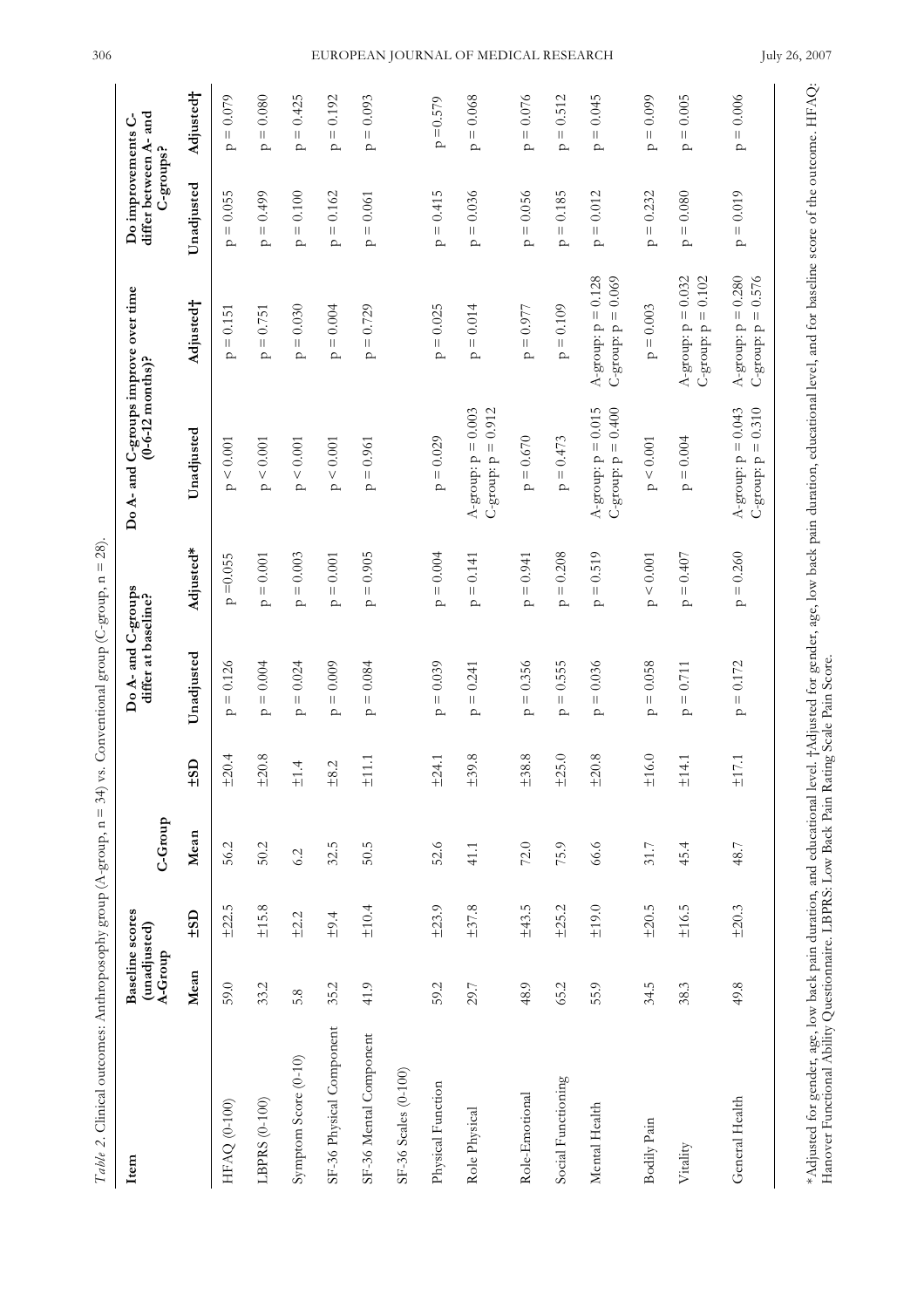



**SF-36** 



*Fig. 2.* SF-36 scales, SF-36 Physical and Mental Component Summary Measures (higher scores indicate better health).

tirheumatic products (5+12), M02 Topical products for joint and muscular pain (0+5), M03 Muscle relaxants  $(0+1)$ , and N06A Antidepressants  $(2+1)$ . Average number of daily doses of all back-related drugs used during the year after enrolment was  $0.12 \pm 0.32$  doses in A-patients and 0.37  $\pm$  0.57 doses in C-patients (p =  $0.003$ .

*Physiotherapy* was used in the pre-study year and in the year after study enrolment by  $71\%$  (24/34) and 59% (20/34) of A-patients, respectively ( $p = 0.607$ ), and by 54% (15/28) and 65% (18/28) of C-patients, respectively ( $p = 0.344$ ). In the year after enrolment the odds ratio (A- vs. C-group) for use of physiotherapy was 0.79;  $95\%$ -CI 0.28-2.23; p = 0.661). Average number of physiotherapy sessions during the year after enrolment was  $21.4 \pm 45.7$  (median 6, IQR 0-18) sessions in A-patients and  $15.5 \pm 20.5$  (median 8, IQR 0-21) sessions in C-patients ( $p < 0.677$ )

*Other items* (hospital and rehabilitation treatment, Heilpraktiker visits, sick-leave, back-related physician visits) did not change significantly and did not differ significantly between the groups. No patient had back surgery.

#### CLINICAL OUTCOMES

The unadjusted 0-6-12 month analysis showed significant improvements in both groups of HFAQ, LBPRS, Symptom Score, SF-36-PCS, and three SF-36 scales (Physical Function, Pain, and Vitality) and significant improvements in the A-group of three further SF-36 scales (Role Physical, General Health, Mental Health) (Table 2, Fig. 1-2). After adjustment, improvements were still significant in both groups for Symptom Score, SF-36-PCS, and three SF-36-scales (Physical Function, Role Physical, Bodily Pain), and in the Agroup for SF-36-Vitality.

Improvements were compared between A- and Cgroups: Three SF-36 scales were significantly more improved in A-patients (unadjusted: Role Physical, Mental Health, and General Health; adjusted: Mental Health, General Health, and Vitality); other improvements did not differ significantly between the two groups.

## OTHER OUTCOMES

*Therapy ratings:* At six-month follow-up, patients' average therapy outcome rating (numeric scale: 0 "no help at all", 10 "helped very well") was  $7.28 \pm 2.31$  in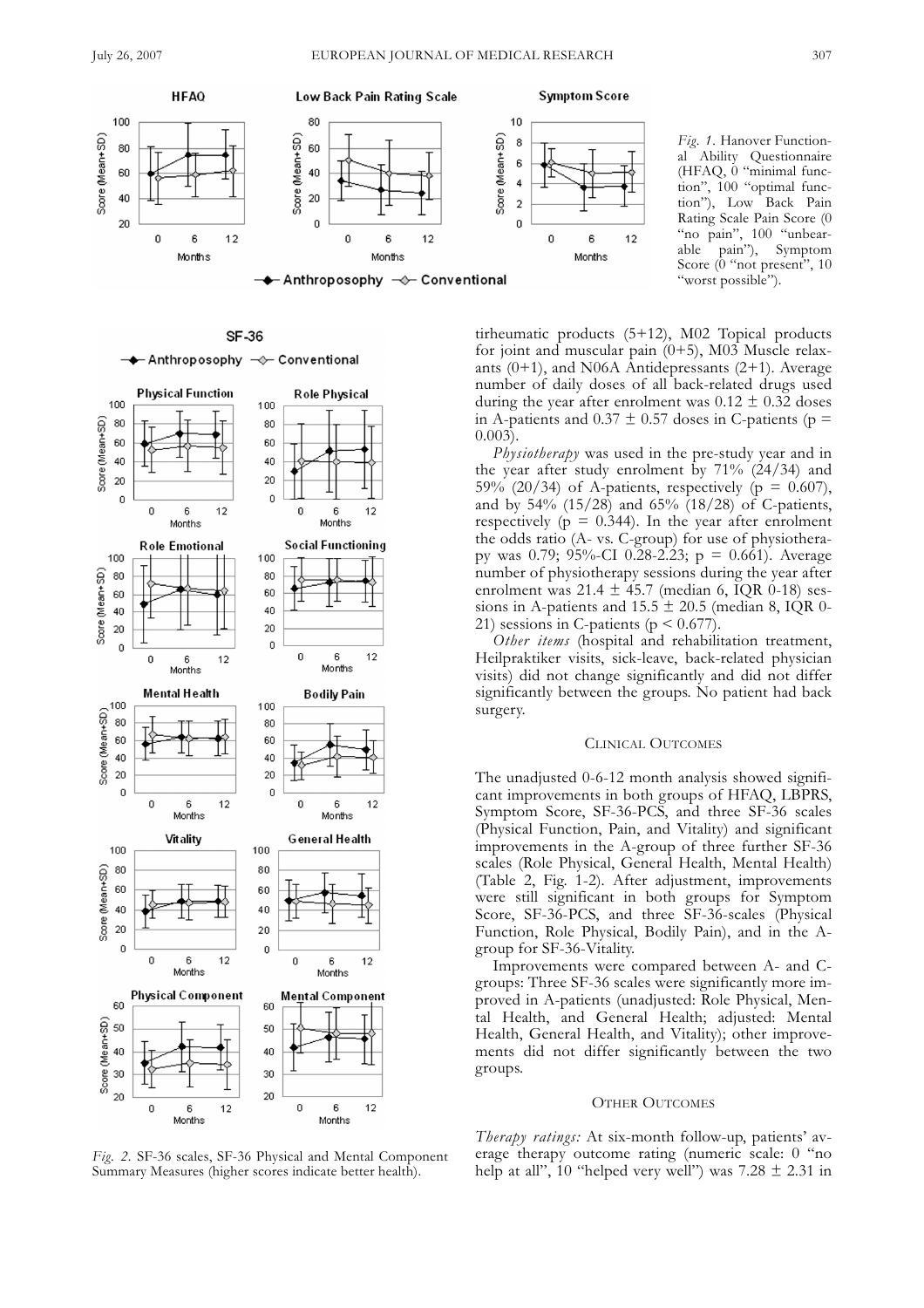A-patients and  $5.58 \pm 2.55$  in C-patients (median difference 2.00 points; 95%-CI 0.00-3.00; p = 0.009); patient satisfaction with therapy (0 "very dissatisfied", 10 "very satisfied") was 7.62  $\pm 2.30$  and 6.50  $\pm 2.39$  (median difference 1.00 points; 95%-CI 0.00-3.00; p = 0.051). Therapy ratings did not differ significantly between six- and 12-month follow-ups.

*Adverse reactions to medication or therapies* occurred in 15% (5/34) of A-patients (mild:  $n = 1$ , moderate:  $n = 1$ , severe:  $n = 3$ ) and 11% (3/28) of C-patients (moderate:  $n = 2$ , severe:  $n = 1$ ); odds ratio Avs. C-group for adverse reaction: 1.44; 95%-CI 0.25- 10.13;  $p = 0.940$ . Causative agents in A-patients: 1) flecainid, 2) propicillin, 3) amoxicillin, 4) tamoxifen, 5) unidentified injection; in C-patients: 6) nebivolol, 7) tacalcitol, 8) stretching exercises. Agents 1, 3, 5, 6 and 8 were stopped because of adverse reactions. No Serious Adverse Events occurred.

# **DISCUSSION**

This is the first study of comprehensive AM therapy for LBP in primary care. We aimed to provide information on AM use under routine conditions in Germany and compared patients self-selected to treatment provided by AM or conventional physicians for discogenic or non-specific LBP of at least six weeks duration. A-patients were treated mainly with eurythmy or rhythmical massage therapy and AM medication, Cpatients with conventional drugs (analgesics, NSAID); furthermore, two-thirds of patients in both groups had conventional physiotherapy. During the 12-month follow-up, symptoms and some quality of life dimensions (SF-36) improved in both groups. In the adjusted analysis three SF-36 scales were significantly more improved in A-patients (Mental Health, General Health, and Vitality); other improvements did not differ significantly between the two groups.

# STRENGTHS AND LIMITATIONS

Strengths of this study include a long follow-up period, a high follow-up rate in the A-group, and the participation of 5% of all AM-certified physicians and AM therapists in Germany. AM participants resembled all eligible AM physicians/therapists regarding demographic characteristics, and included A-patients resembled not included, screened patients regarding baseline characteristics. These features suggest that the study to a high degree mirrors contemporary AM practice. A limitation of the study is the low followrate in the C-group. Also, the small sample size may have rendered true differences within or between groups insignificant. No adjustment for multiple comparisons was performed [38]; it should be noted, however, that two of the three comparisons showing more outspoken improvements in A-patients than in C-patients had highly significant differences (SF-36 Vitality:  $p = 0.005$ , SF-36 General Health:  $p = 0.006$ ).

Since our comparison groups were not randomised, baseline differences might have affected outcomes. Therefore clinical outcomes were adjusted for their baseline scores, for LBP duration, education, age, and gender. Because of restricted sample size, several other known prognostic factors (disc disease, depression, low income, living alone, previous sick-leave, previous physician visits, and smoking [39-41]) could not be included in the adjustment model. However, none of these factors differed significantly between A- and Cgroups at baseline. Also, no differences were found regarding gender, age, occupation, alcohol, sport, overweight, work disability pension, severe disability status, or baseline back function. Nonetheless, we cannot exclude residual confounding, e. g. from setting differences: A-patients were recruited from 10 German federal states, C-patients from Berlin; A-patients were largely enrolled by general practitioners, C-patients by orthopaedic surgeons. Moreover, factors related to patients' self-selection (e. g. lifestyle or motivation, independent of or due to the AM approach; therapy expectations) may have affected clinical outcomes.

Other outcomes, e. g. medication use were not adjusted for baseline differences. During follow-up C-patients used average three times more conventional back-related medication than A-patients. At least some of this difference may be explained by differences in baseline pain intensity (LBPRS 50% higher/worse in C-patients; SF-36 Bodily Pain 8% lower/worse in Cpatients).

#### GENERALISABILITY OF STUDY RESULTS

Study eligibility criteria excluded specific causes of LBP except disc disease, which was present in onethird of A-patients. 86% of A-patients had suffered pain for at least six months, two-third were aged 40 and above. Thus the outcomes observed after AM therapy apply to middle-aged patients with chronic non-specific or discogenic LBP.

#### STUDY IMPLICATIONS

This study provides the first data on AM therapy for LBP in primary care. Notably, the female-to-male ratio was much higher in A-patients (3.9/1.0) than in LBP sufferers from German primary care (1.0/1.0) [42] or from the German population (1.2/1.0) [3]. A high proportion of women and of patients with higher educational levels, as observed here, has been observed in other studies of AM users [15; 43; 44].

Previous studies of AM therapies found improvement of non-specific LBP (AM rhythmic embrocation therapy [24]) and of discogenic LBP (subcutaneous injections of AM medications [23], comprehensive inpatient AM therapy [25]). One study also found reduced NSAID and muscle relaxant use and earlier return to work after AM therapy, compared to conventional inpatient treatment [25].

In accordance with these findings from specialised settings, our primary-care LBP study demonstrated improvement in symptoms and quality of life following AM therapies, with a low use of back-related drugs (analgesics, NSAID, muscle relaxants, antidepressants). Improvements were comparable to or more extensive than in patients receiving conventional care. Since standard therapy of LBP remains unsatisfactory for many patients [45], AM seems a promising treatment option for chronic LBP.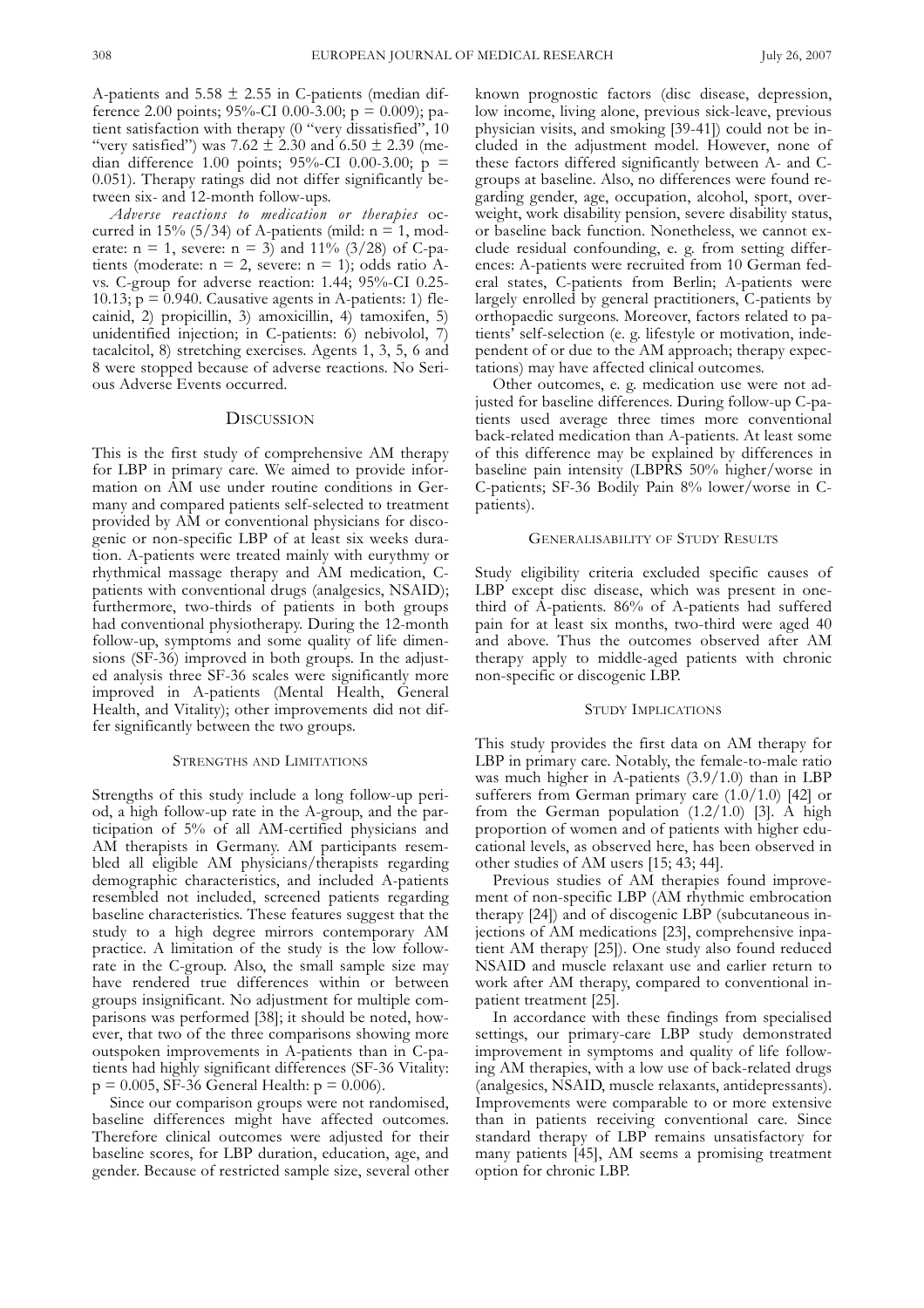*Acknowledgements:* This study was funded by Software-AG Stiftung and Innungskrankenkasse Hamburg with supplementary grants from Deutsche BKK, Betriebskrankenkasse des Bundesverkehrsministeriums, Zukunftsstiftung Gesundheit, Mahle Stiftung, and Dr. Hauschka Stiftung. We thank Gunver S. Kienle and Wilfried Tröger for helpful comments and Petra Siemers for technical assistance. Our special thanks go to the study physicians and their patients for participating.

#### **REFERENCES**

- 1. Andersson GB. Epidemiological features of chronic lowback pain. Lancet 1999; 354(9178):581-585.
- 2. Deyo RA, Weinstein JN. Low back pain. N Engl J Med 2001; 344(5):363-370.
- 3. Kohlmann T, Deck R, Raspe H. Prävalenz und Schweregrad von Rückenschmerzen in der Lübecker Bevölkerung. Akt Rheumatol 1995; 20:99-103.
- 4. World Health Organization. The burden of musculoskeletal conditions at the start of the new millennium. WHO Technical Report Series 919. Geneva: 2003, 218 p.
- 5. van Tulder MW, Koes BW, Metsemakers JF, Bouter LM. Chronic low back pain in primary care: a prospective study on the management and course. Fam Pract 1998; 15(2):126-132.
- 6. Revaz SA, Morabia A, Goehring C, Stalder H. Evaluation de la prescription médicamenteuse de la policlinique de médecine de Genève en 1997. Schweiz Med Wochenschr 1999; 129(49):1935-1937.
- 7. Becker A, Kögel K, Donner-Banzhoff N, Basler HD, Chenot JF, Maitra R et al. Kreuzschmerzpatienten in der hausärztlichen Praxis: Beschwerden, Behandlungserwartungen und Versorgungsdaten. Z Allg Med 2003; 79:126-131.
- 8. van Tulder MW, Koes B, Malmivaara A. Outcome of noninvasive treatment modalities on back pain: an evidencebased review. Eur Spine J 2006; 15 Suppl 1:S64-S81.
- 9. Tramer MR, Moore RA, Reynolds DJ, McQuay HJ. Quantitative estimation of rare adverse events which follow a biological progression: a new model applied to chronic NSAID use. Pain 2000; 85(1-2):169-182.
- 10. Sheen CL, Dillon JF, Bateman DN, Simpson KJ, Macdonald TM. Paracetamol toxicity: epidemiology, prevention and costs to the health-care system. QJM 2002; 95(9):609-619.
- 11. Kvien TK, Viktil K. Pharmacotherapy for regional musculoskeletal pain. Best Pract Res Clin Rheumatol 2003; 17(1):137-150.
- 12. Guzman J, Esmail R, Karjalainen K, Malmivaara A, Irvin E, Bombardier C. Multidisciplinary bio-psycho-social rehabilitation for chronic low back pain. Cochrane Db Syst Rev 2002;(1):CD000963.
- 13. Haas M, Goldberg B, Aickin M, Ganger B, Attwood M. A practice-based study of patients with acute and chronic low back pain attending primary care and chiropractic physicians: two-week to 48-month follow-up. J Manipulative Physiol Ther 2004; 27(3):160-169.
- 14. Steiner R, Wegman I. Extending practical medicine. Fundamental principles based on the science of the spirit. GA 27. Bristol: Rudolf Steiner Press; 2000, 144 p.
- 15. Ritchie J, Wilkinson J, Gantley M, Feder G, Carter Y, Formby J. A model of integrated primary care: anthroposophic medicine. London: National Centre for Social Research. Department of General Practice and Primary Care, St Bartholomew's and the Royal London School of Medicine and Dentistry, Queen Mary University of London; 2001, 158 p.
- 16. 1924-2004 Sektion für Anthroposophische Medizin. Standortbestimmung / Arbeitsperspektiven. Dornach: Freie Hochschule für Geisteswissenschaft; 2004, 54 p.
- 17. Husemann F, Wolff O. The anthroposophical approach to medicine. Volume 2. London: Rudolf Steiner Press; 1987, 460 p.
- 18. Vögler H. Ganzer Mensch krummer Rücken. Die Anthroposophische Medizin in der allgemeinen Praxis. Der Merkurstab 2003; 56(5):252-259.
- 19. Simon L. Zur Wesensgliederdiagnose und konstitutionellen Therapie bei Wirbelsäulenerkrankungen. Der Merkurstab 2003; 56(5):293-299.
- 20. Majorek M, Tüchelmann T, Heusser P. Therapeutic Eurythmy-movement therapy for children with attention deficit hyperactivity disorder (ADHD): a pilot study. Complement Ther Nurs Midwifery 2004; 10(1):46-53.
- 21. Kirchner-Bockholt M. Fundamental principles of curative eurythmy. London: Temple Lodge Press; 1977, 192 p.
- 22. Hauschka-Stavenhagen M. Rhythmical massage as indicated by Dr. Ita Wegman. Spring Valley, NY: Mercury Press; 1990, 138 p.
- 23. Härter D. Vergleich von Akupunktur und paravertebralen Injektionen in der Behandlung von Lumboischialgien. Eine retrospektive Studie anhand von 253 Patienten in einer Schmerzpraxis. Akupunktur 1995; 23:30-36.
- 24. Ostermann T, Blaser G, Bertram M, Matthiessen PF, Kraft K. Rhythmic embrocation with Solum Öl for patients with chronic pain - a prospective observational study. Focus Altern Complement Ther 2003; 8:146.
- 25. Rivoir 2001 [Retrospective comparison of anthroposophic versus conventional treatment of intervertebral disc disease]. In: Kienle GS, Kiene H, Albonico HU. Anthroposophic medicine: effectiveness, utility, costs, safety. Stuttgart, New York: Schattauer Verlag, 2006: 140-141.
- 26. Hamre HJ, Becker-Witt C, Glockmann A, Ziegler R, Willich SN, Kiene H. Anthroposophic therapies in chronic disease: The Anthroposophic Medicine Outcomes Study (AMOS). Eur J Med Res 2004; 9(7):351-360.
- 27. Witt C, Keil T, Selim D, Roll S, Vance W, Wegscheider K et al. Outcome and costs of homoeopathic and conventional treatment strategies: a comparative cohort study in patients with chronic disorders. Complement Ther Med 2005; 13(2):79-86.
- 28. Hamre HJ, Witt CM, Glockmann A, Ziegler R, Willich SN, Kiene H. Health costs in anthroposophic therapy users: a two-year prospective cohort study. BMC Health Serv Res 2006; 6(1):65.
- 29. Kohlmann T, Raspe H. Der Funktionsfragebogen Hannover zur alltagshaften Diagnostik der Funktionsbeeinträchtigung durch Rückenschmerzen (FFbH-R). Rehabilitation (Stuttg) 1996; 35(1):I-VIII.
- 30. Michel A, Kohlmann T, Raspe H. The association between clinical findings on physical examination and selfreported severity in back pain. Results of a populationbased study. Spine 1997; 22(3):296-303.
- 31. Manniche C, Asmussen K, Lauritsen B, Vinterberg H, Kreiner S, Jordan A. Low Back Pain Rating scale: validation of a tool for assessment of low back pain. Pain 1994; 57:317-326.
- 32. Downie WW, Leatham PA, Rhind VM, Wright V, Branco JA, Anderson JA. Studies with pain rating scales. Ann Rheum Dis 1978; 37(4):378-381.
- 33. Bullinger M, Kirchberger I. SF-36 Fragebogen zum Gesundheitszustand. Handanweisung. Göttingen: Hogrefe-Verlag; 1998, 155 p.
- 34. Des Jarlais DC, Lyles C, Crepaz N. Improving the reporting quality of nonrandomized evaluations of behavioral and public health interventions: the TREND statement. Am J Public Health 2004; 94(3):361-366.
- 35. Reeves BC, Gaus W. Guidelines for reporting non-randomised studies. Forsch Komplementarmed Klass Naturheilkd 2004; 11 Suppl 1:46-52.
- 36. Hodges JL, Lehmann EL. Estimates of location based on rank tests. Ann Math Stat 1963; 34:598-611.